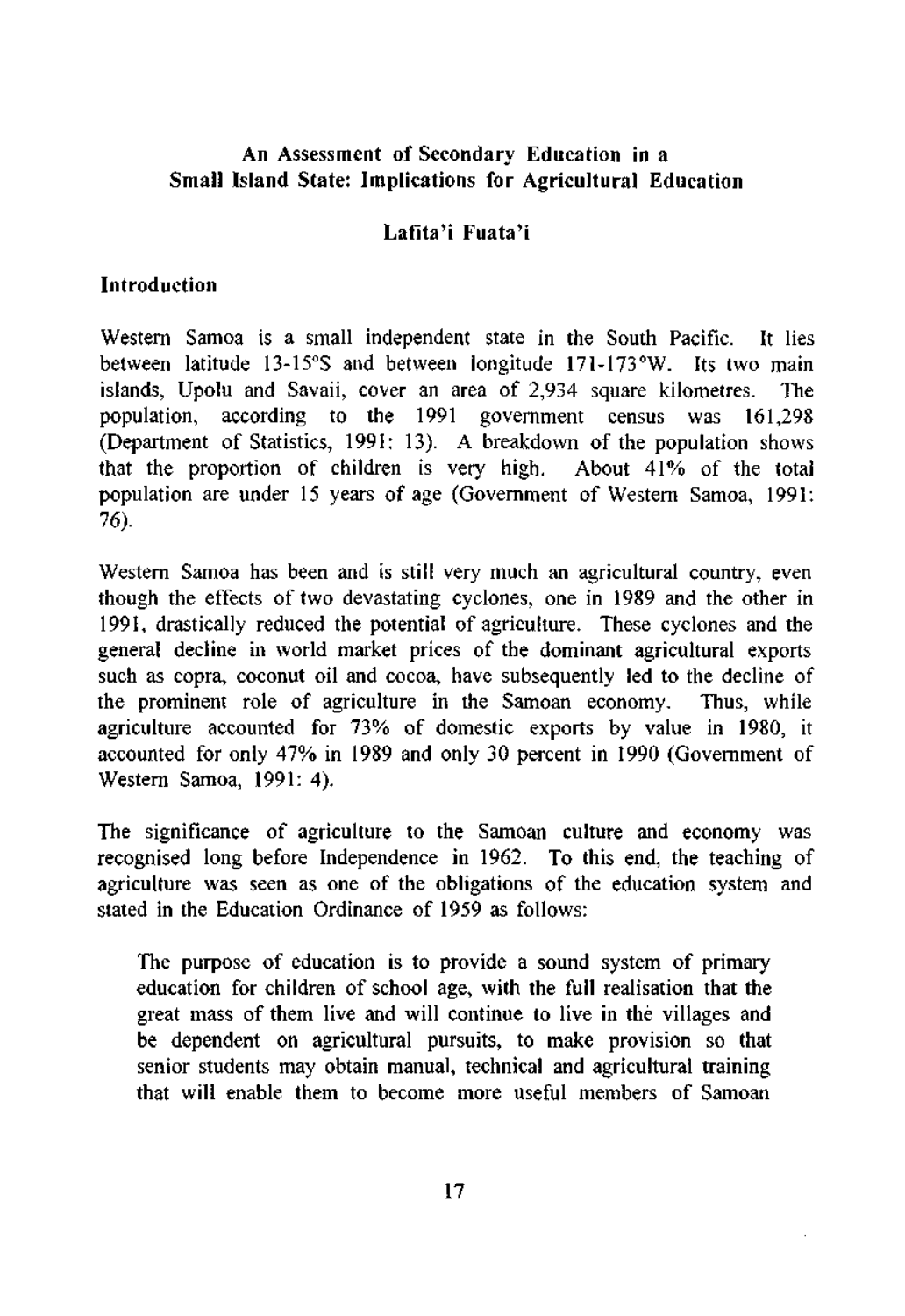society; to select from the primary school, those thought best fitted for a higher education so as to prepare them for clerical or administrative positions, higher specialist training or entrance to a university; to provide adult education which will induce a fuller understanding of the responsibilities of citizenship, increase efficiency in work and contribute to the more fruitful use of leisure (Government of Western Samoa, 1950: 1-2).

However, despite its recognised importance, the present public school system still advocates academic and white collar job-oriented subjects and they have caused young people's aspirations to be academically biased. This situation must be changed. Proper legislation with respect to agricultural education should be introduced to implement agriculture or agricultural science in the schools. Presently, agriculture is still insignificant as far as schooling is concerned.

## **Pre-Independence Education**

Christian missionaries were responsible for initiating and developing education in the early years in Samoa. Because of this historical past and the significance of Christianity in Samoa, the church has had a major influence on the education of Samoans. The London Missionary Society (LMS) and Wesleyan missions established pastors' schools shortly after the arrival of the church in 1830 (Education Department 1980: 1). Education was initially provided to enable Samoans to read and write in their own language. Later, this limited curriculum was expanded to include house building, boat building, agriculture, horticulture, sewing, printing, commercial work and English.

In 1900 Western Samoa was annexed by Germany and for the next 15 years, there were no major educational developments under the German administration except that the German language became a compulsory subject. Germany was replaced by New Zealand in 1914. The first task undertaken by the New Zealand Government was to secularise education by making it a responsibility of the state. Village schools, which were being operated by pastors, were taken over by the new administration and became known as Grade II Schools. Learning became an academic process extending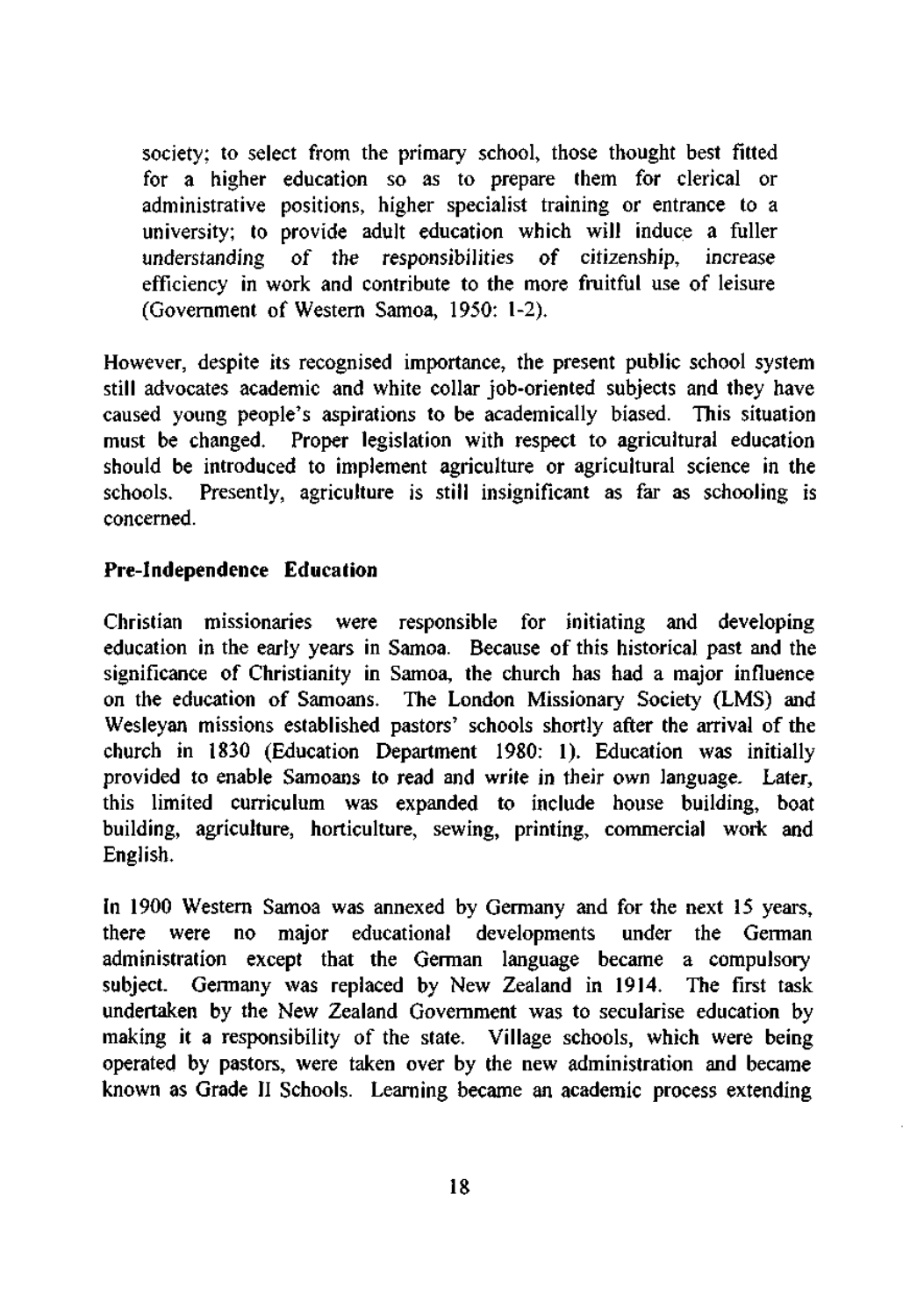to Standard 2 (now Year 4). However, the missions still continued to operate with an emphasis on the teaching of religion.

With the dawn of the struggle for political independence in the early 1940s, Western Samoa's aspiring leaders expressed a desire for major changes in educational planning. The major concern for education now was to shift towards the preparation of an elite group which would be sent to New Zealand for study under a scheme known as the New Zealand Scholarship Scheme. It was the hope that these people would eventually return and work in an independent Western Samoa. Indeed, the first group left for New Zealand in 1945.

The elite scholarship scheme stimulated efforts to upgrade educational standards in Western Samoa. To this effect, Samoa College, the first To this effect, Samoa College, the first government secondary school, was opened in 1953, making available further opportunities for people to sit for the New Zealand Public Service Certificate (now obsolete) which qualified successful candidates to enter the public service, and the New Zealand School Certificate and University Entrance examinations. The latter two examinations were higher secondary school examinations sat for only in New Zealand. Thus, the system of education in Western Samoa came to be dominated by New Zealand standards. Many New Zealand expatriates were teaching in Western Samoa. The curriculum narrowed down to a New Zealand one and the average Samoan parent came to accept the fact that, to be educated, one had to pass a New Zealand examination after getting through a system based on New Zealand standards!

The early years of independence after 1962 brought little change to the standards set by New Zealand. This was understandably so, as the majority of Samoan students sent overseas were educated in New Zealand.

#### **Post-Independence Education**

After achieving political independence in 1962, Western Samoa's first five year development plan was implemented in 1966. In the field of education, the philosophy was to "educate an elite group at the secondary level and plough them back into the general system, as leavening in the bread" (Education Department, 1980: 1). Unfortunately, due to this emphasis on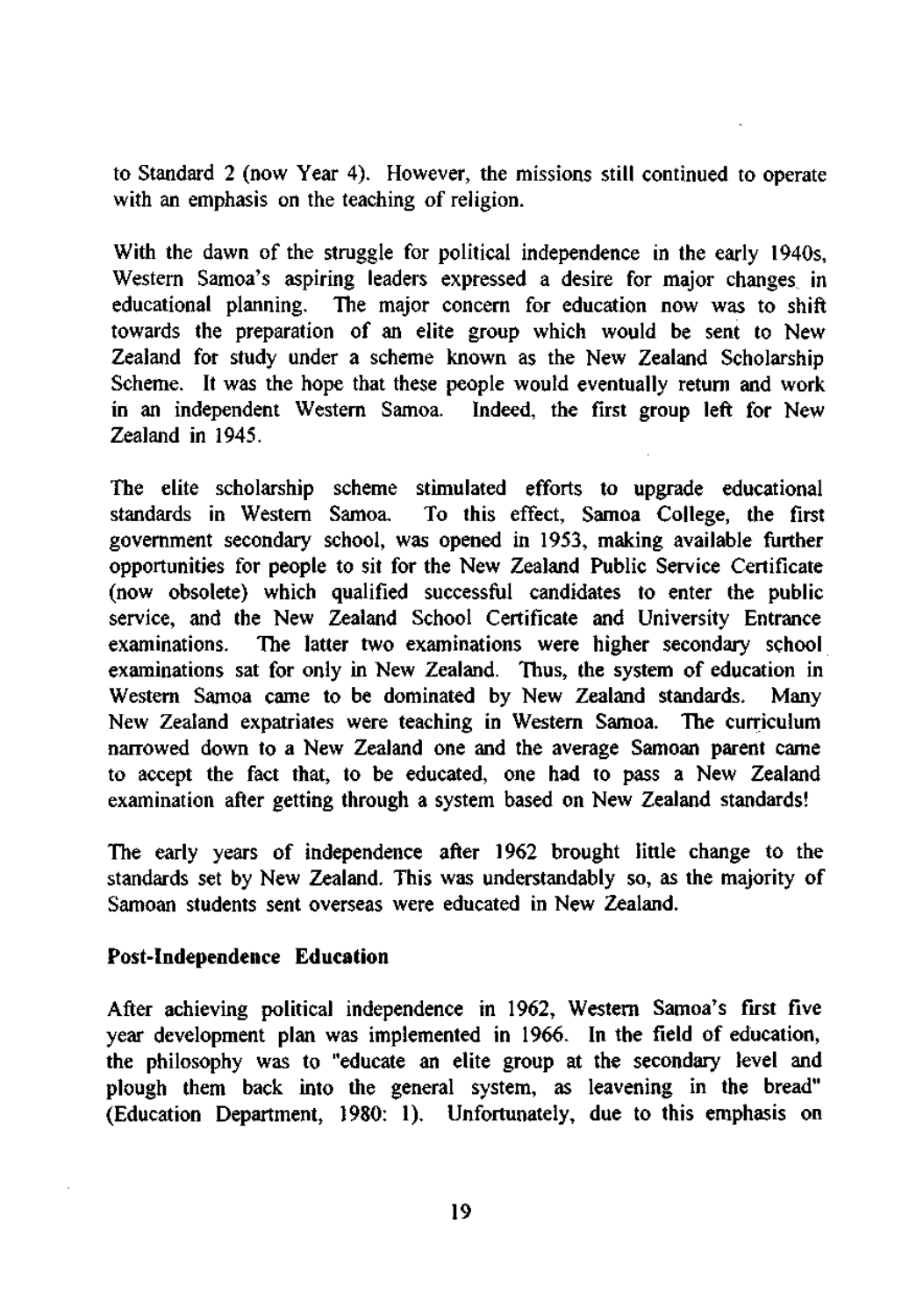secondary education and also to the constraints imposed upon the education budget, a number of primary school teachers were laid off, resulting in the lack of educational opportunities for many young children in Western Samoa. This drawback was realised and an attempt was made to correct it in the second five year development plan in 1972, by giving more emphasis to primary education. Children were encouraged to continue up to Form 2 (now Year 8) where screening for secondary schooling took place. Indeed, by 1974 much had been achieved in the educational system. It had fully evolved to a stage whereby primary education was a nine year process up to Form 2, junior secondary schooling from Forms 3 to Lower 5, and senior secondary schooling constituted Upper 5 and Form 6.

The third five year development plan in education which followed was aimed at upgrading junior secondary schools in the rural areas. To this end, a secondary teachers' college was built and completed by 1978 in the capital, Apia, to train teachers for junior secondary schools. The intent was to train teachers to teach both academic subjects and others including agricultural science.

In the fourth, five year development plan, DP4 (1980 - 1984) emphasis was placed on providing children with opportunities, experiences and relevant knowledge to assist them in developing their physical, social, personal and moral well-being so that they could be productive members of society (Government of Western Samoa, 1979: 61). The targeted vehicles for affecting the above were the reformed junior secondary schools and modified primary and secondary school curricula. The other main concern in DP4 was to continue a process of curriculum revision started in the early 1970s "making education, especially between the ages of 14 and 17, more appropriate to Samoan culture and economic opportunities." Teacher training formed an important part of this process.

The shortcomings faced under DP4 included a shortage of teachers both at the primary and secondary levels, shortage of resource materials and the increasing ratio of students per teacher especially in schools in the Apia town area.

In the fifth, three year development plan, DP5 (1985 - 1987), emphasis was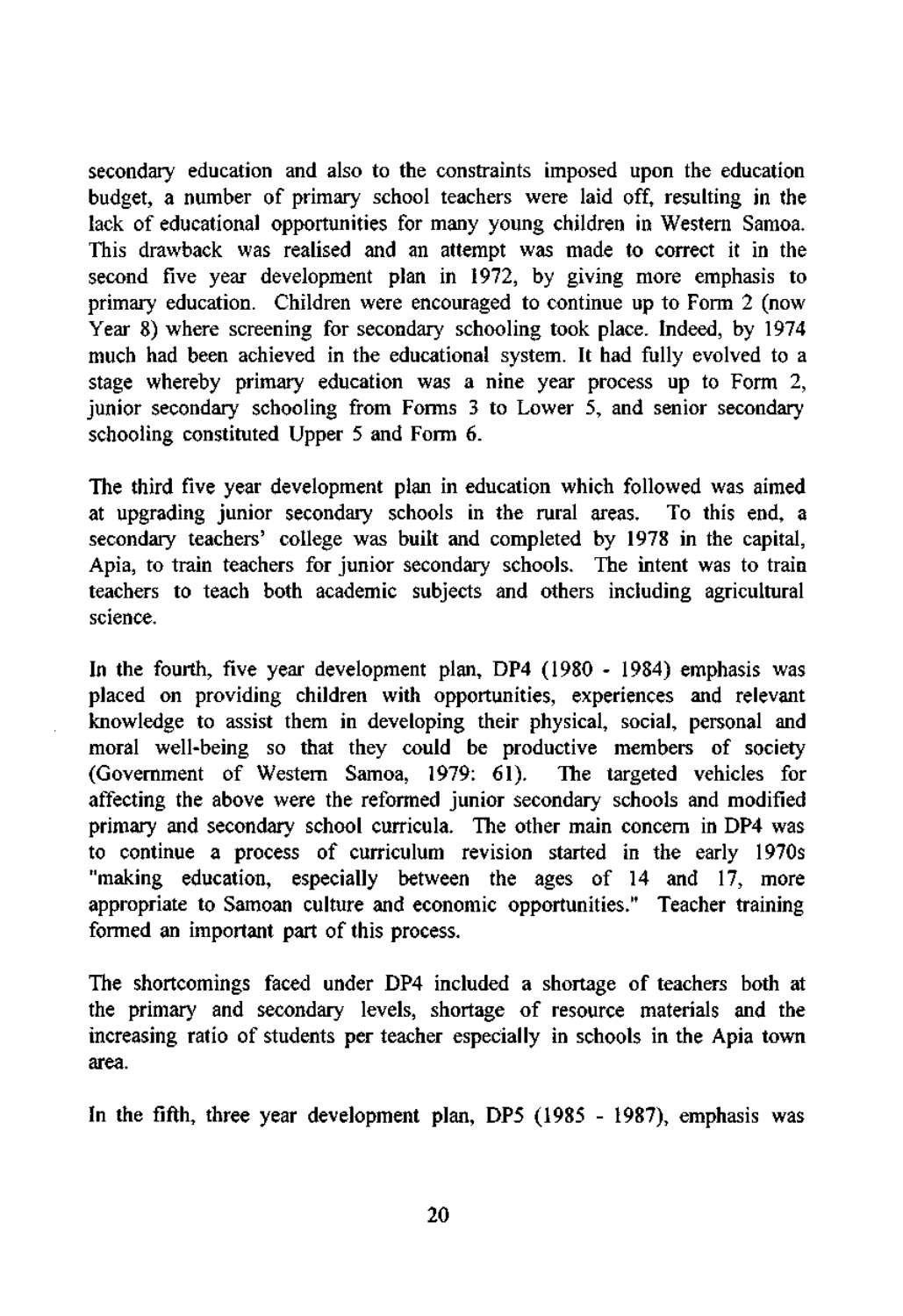again placed on opportunities, knowledge, skills and the development of desirable attitudes for all age groups up to Form 6. Again as in DP4, aspects relating to the physical, social, personal and moral growth of children were highlighted. Three priority areas were considered as means for achieving the areas mentioned. These were national curriculum development, development of technical and vocational skills, and development of educational support facilities.

A significant development at the beginning of DP5 was the establishment of the National University of Samoa (NUS). The first level intake were University Preparatory Year (UPY) students, most of whom were to be groomed for higher studies at overseas universities. Those who could not make the grade were either absorbed into the local employment market or continued to study for a local degree or proficiency certificate.

As before, under DP5 one of the major concerns was the shortage of teachers at both the primary and secondary levels, even though teacher training facilities and programmes were already established. This problem was caused by the loss of teachers, especially at the secondary level, to other professions. For example, in 1985 and 1986 the teacher attrition rates recorded were 130 and 120, respectively (Government of Western Samoa, 1984: 177). The recruiting of UN volunteers, Peace Corps volunteers and expatriates from overseas alleviated the problem to some extent.

The sixth, three year development plan, DP6 (1988 - 1990), effected major structural changes in the primary and secondary education machinery. Primary education, traditionally a nine year process, was reduced to eight. At the higher levels, junior secondary education started from Year 9 to Year 12 (Forms 3 to 5) while senior secondary made up Year 13 (Form 6). In addition to these structural changes, the education system stepped up curriculum revamping by phasing out the New Zealand School Certificate and University Entrance Examinations in 1988. These were replaced by equivalent local and regional examinations. In order to ensure that earlier established standards were adhered to, the services of the South Pacific Board of Educational Assessment (SPBEA) were utilised to provide technical advice. Thus, the New Zealand School Certificate Examination was replaced by a local national examination of the same level with technical advice given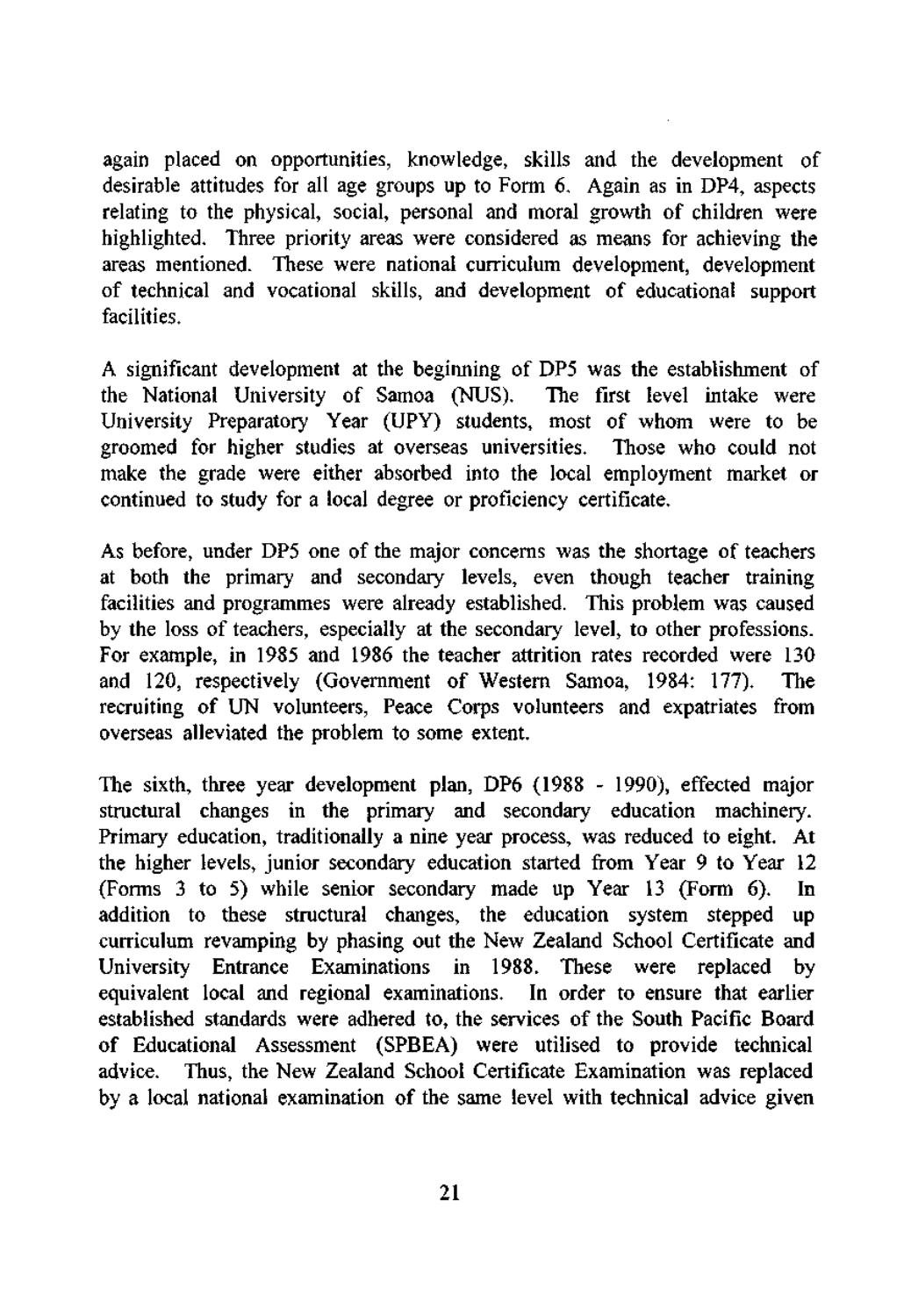by the SPBEA. In the sixth form the New Zealand UE Examination was replaced by a regional exam - the Pacific Senior Secondary Certificate (PSSC) which was administered by the SPBEA.

In making these changes, the main concerns of DP6 were to make education universal up to the secondary level, to provide education to help youngsters cope with a changing environment, to develop human resources to enhance productive employment, to prepare young people for the challenges of modern Samoan society, and to revamp the education system in order to strengthen manpower resources and enhance national development efforts. Again, as in DP5, national curriculum development, development of technical and vocational skills, and the development of educational support facilities were targeted as the means for achieving the above concerns. At the end of DP6, the problem of teacher shortage at the secondary level had not yet been resolved. In fact it had become critical. As before this led to the other problem of high numbers of students per teacher.

Western Samoa is currently operating on the basis of development plan DP7 (1992 -1994). The central aims of the education sector in DP7 are:

- the continuation of curriculum reform.
- upgrading the training of teachers.
- formulating ways to overcome the teacher shortage (Government of Western Samoa, 1991: 65).

In order to achieve these objectives, the Western Samoa Government is committed through bilateral and multilateral projects in the areas of teacher education, technical training, science teacher development, and environmental and marine science. Many of these training areas have already commenced, with most of the funding coming from New Zealand, Australia and Japan. There are other projects such as the UNDP/UNESCO/AIDAB/UNICEF Basic Education and Life Skills (BELS) Programme. This programme has three major Modules, involving primary teacher in-servicing, collection and storage of educational data to improve management, and agricultural education. This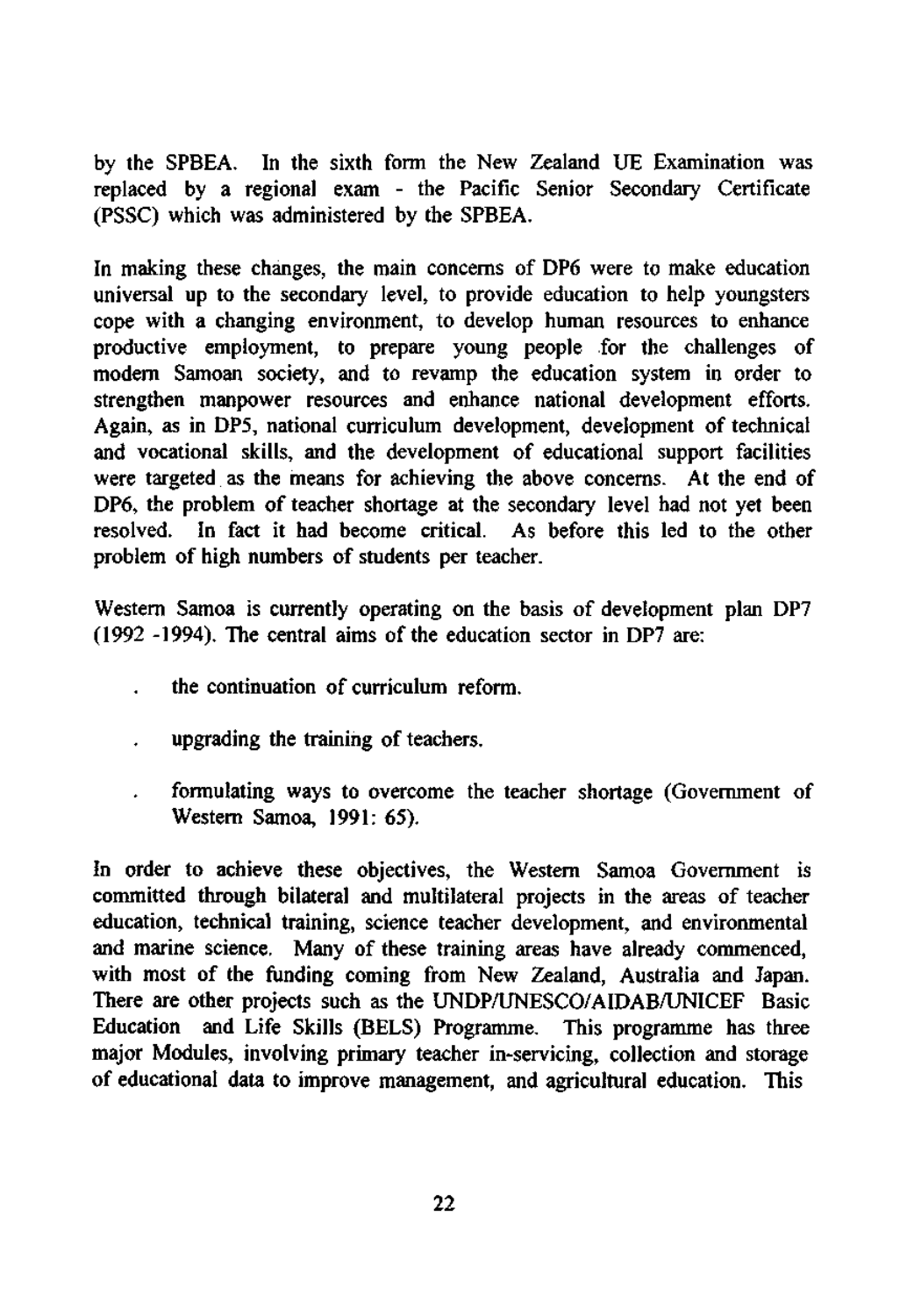is a regional project in which Western Samoa is one of the participating countries.

#### **Current Educational Organisation**

The government and five religious missions (Congregational, Methodist, Catholic, Seventh Day Adventist and Mormon) are largely responsible for education in Western Samoa. The structure of the education system makes primary education an eight year programme, with children usually beginning school at 5 or 6 years of age (see Table 1).

Age (Years) Primary Level Year **Secondary** Level Year 5 1 6 2 7 3 8 4 9 5 10 6 11 7 12 8 13 9 14 10 15 11 16 12 17 13

Table 1: Educational Organisation in Western Samoa

#### **Junior Secondary Schools and Agricultural Education**

The curriculum reform which was initiated in 1975 to make the junior secondary school more relevant to the way of life and economic circumstances in Western Samoa, is a long way from being complete. Under the BELS programme it is still the intention of policy-makers to make the junior secondary school the vehicle by which schooling is integrated with economic opportunities and the world of work.

There are currently 22 junior secondary schools in Western Samoa - only 10 of these teach agricultural science. The existing curriculum at the junior secondary level includes the following areas with their related subjects: (Varghese, personal communication, 1993).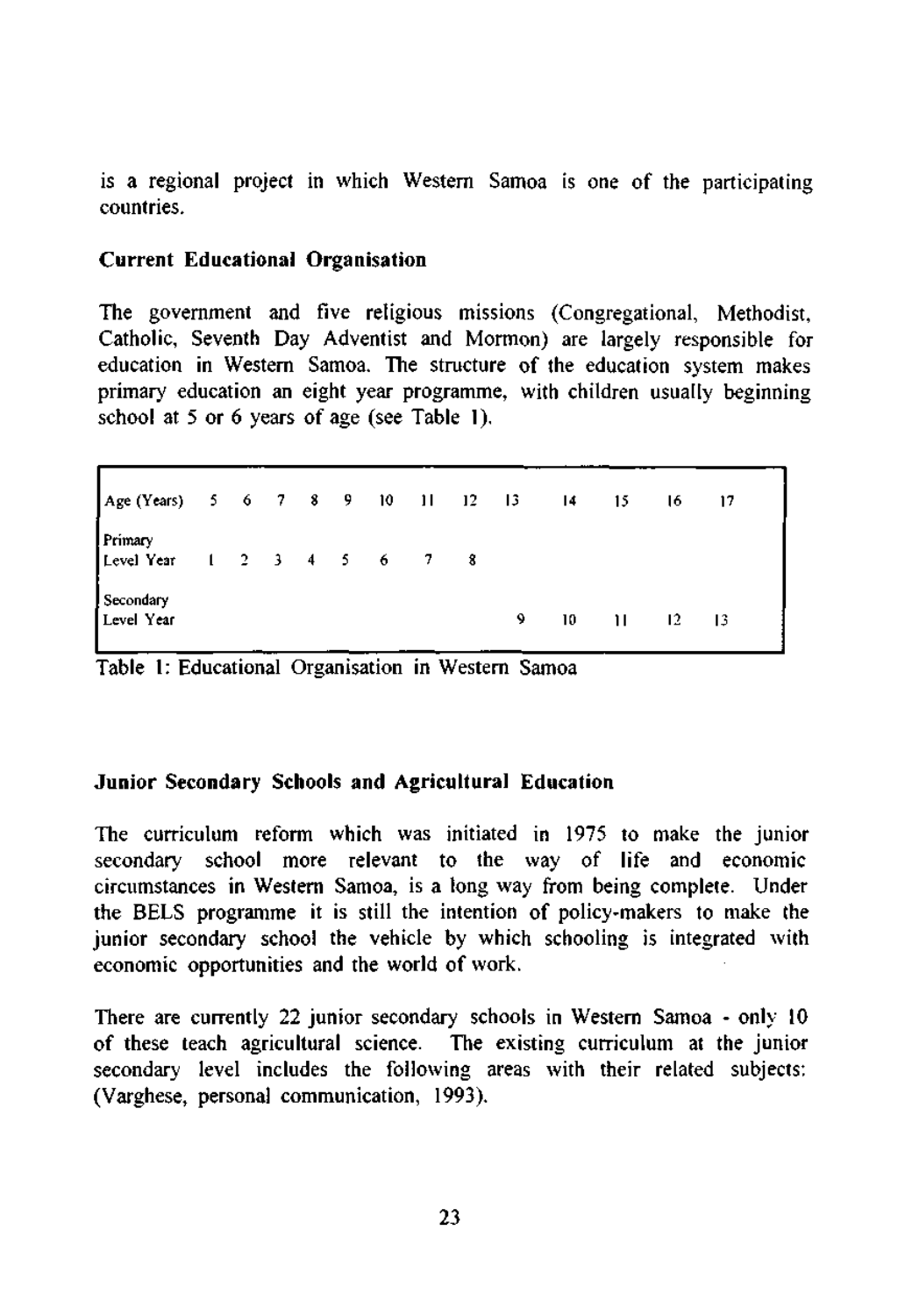## **Core Curriculum**

Samoan, English, Mathematics, Environmental Science, Social Education (Social Science).

## **Vocational Options**

Industrial Arts, Business Studies, Home Economics, Agricultural Science.

# **Cultural Subjects**

Music (Singing), Physical Education (Games).

## **The Need for Agricultural Education**

The fact that fewer than half the junior high schools in Western Samoa offer agricultural science (and it is only an optional subject) suggests that there is a need to train more agricultural manpower, particularly in the rural sector of the country. The teaching of agriculture is needed to prepare persons for careers in agriculture, and in rural development as a whole. This would also help those who intend to pursue higher education.

To some extent the goals of education have been responsible for creating the lack of enthusiasm for and skills in manual labour. Nonetheless, since agriculture plays a major role in the culture of Samoa and currently produces some of the major exports which are important foreign revenue earners, proper emphasis must be accorded to it in the current junior secondary educational system. This will help cater to the future needs of the youth who form the majority of the population of Samoa. The problem of reconciling the educational, cultural and practical components of agriculture is the real issue of concern. Since agriculture is the backbone of economic development in Western Samoa, it would be erroneous to neglect the development of agricultural education.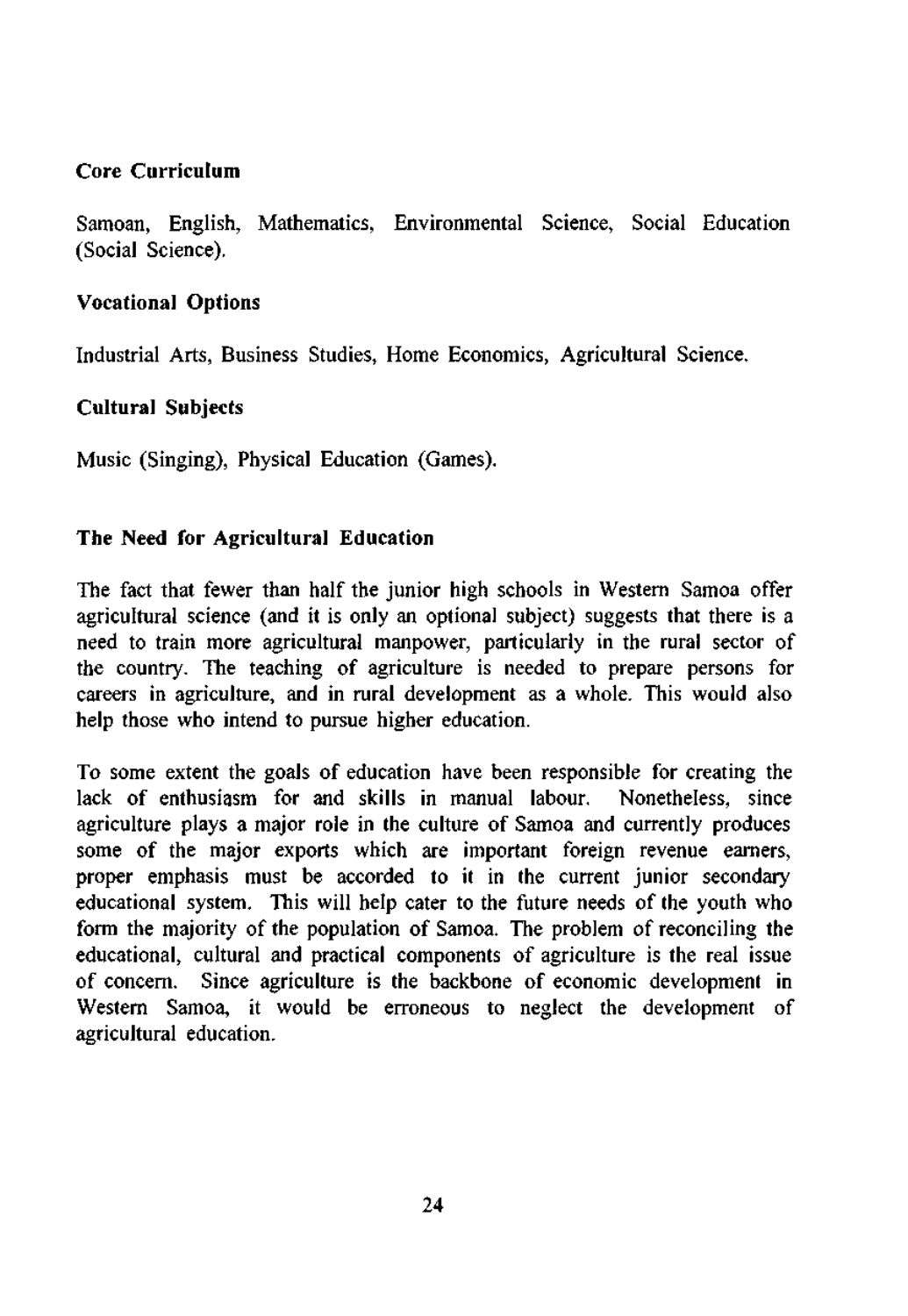# **Conclusion**

Educational policy makers should be asking themselves how the stigma associated with agricultural labour can be alleviated so that it becomes socially and educationally acceptable in the eyes of local communities. In answering this question it is important for policy makers to take a holistic view of agricultural education and try to incorporate all aspects that can contribute to its development as part of the junior secondary curriculum.

Such aspects should include a philosophical outlook on agriculture in terms of its economic, cultural, and traditional values. In deriving a solution of its economic, cultural, and traditional values. concerning the place of agricultural education in secondary education, educational policy makers, in line with the national plans already formulated, must critically address the issue of a national commitment by the Education Department to the teaching of agricultural education as indicated by:

- a clearly spelt-out intention to formulate an agricultural education policy,
- the selection of a national curriculum officer to organise the subject matter of agricultural education,
- the establishment of a curriculum committee to lead the development of agricultural education,
- providing for further training of teachers in agricultural education,
- the provision of back-up services for in-service training of agriculture teachers,
- the selection of appropriate schools to initiate the agricultural education programme, and
- the provision of resource materials for teachers and students.

In the development of these policy guidelines, the development of agricultural education at the junior secondary level should not be driven entirely on the basis of economic and occupational principles, but should be based on a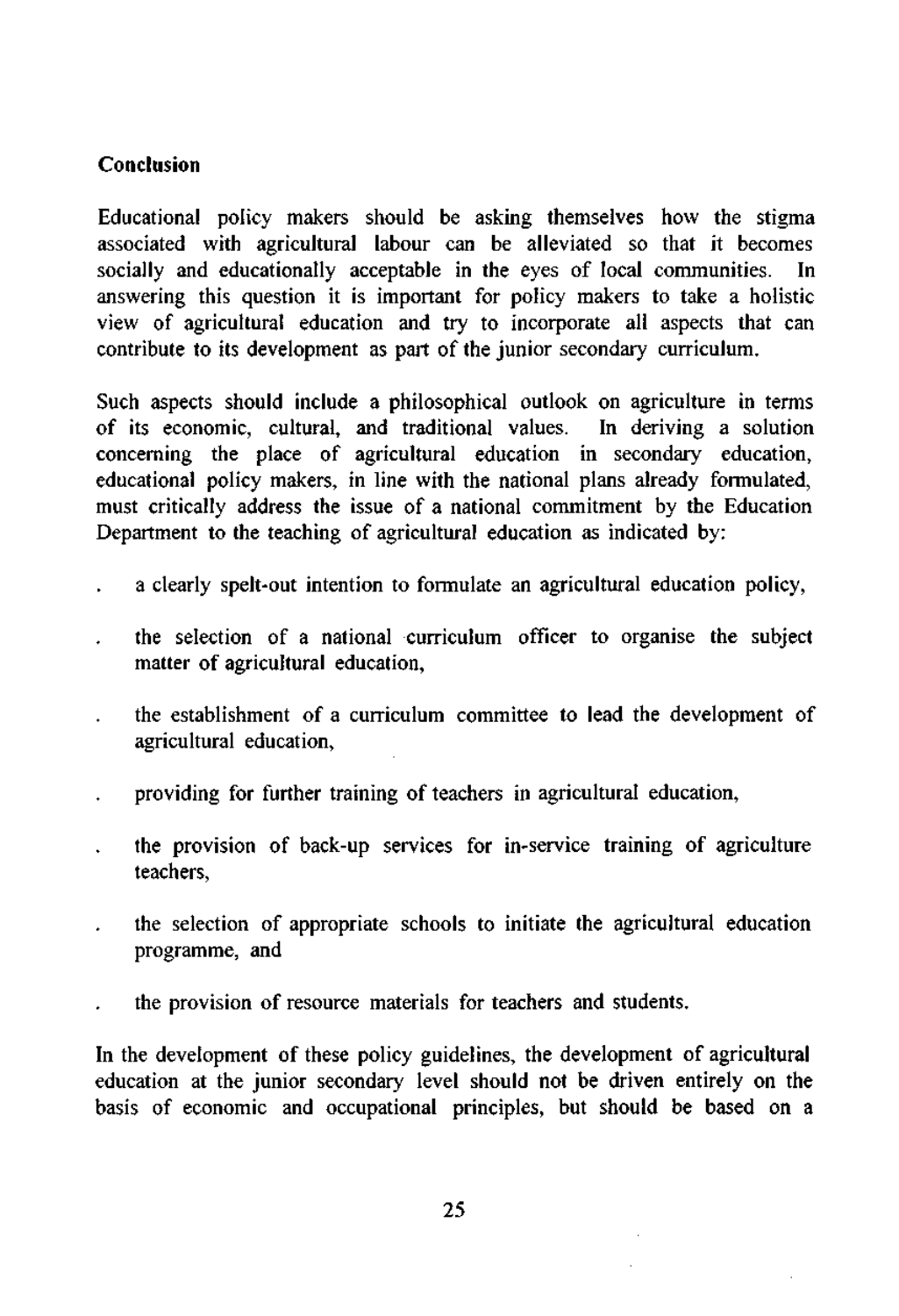balance of all aspects that reflect the role of agriculture in the national identity of Western Samoa.

Last but not least, the developed policies on agricultural education must be implemented, and this requires commitment at all levels of the system. Samoans need to be educated and made aware that agricultural pursuits now<br>involve brain work as well as 'muscle power'. Indeed, agricultural involve brain work as well as 'muscle power'. education should at the very least, be on an equal footing with the core subjects. It has the potential to be personally more fulfilling and rewarding.

#### **References**

- Department of Statistics, (1992). *Census of population and housing, 1991.*  Apia: Government Printing Press.
- Education Department, (1980). *Development of education in Western Samoa.*  Apia: Government Printing Press
- Government of Western Samoa, (1950). *Education ordinance.* Apia: Government Printing Press
- Government of Western Samoa, (1964). *First five year development plan, 1965-1969.* Apia: Government Printing Press.
- Government of Western Samoa, (1969). *Second five year development plan, 1970-1974.* Apia: Government Printing Press.
- Government of Western Samoa, (1974). *Third five year development plan, 1975-1979.* Apia: Government Printing Press.
- Government of Western Samoa, (1979). *Fourth five year development plan, 1980-1984.* Apia: Government Printing Press.
- Government of Western Samoa, (1984). *Fifth development plan DPS, 1985-1987.* Apia: Government Printing Press.